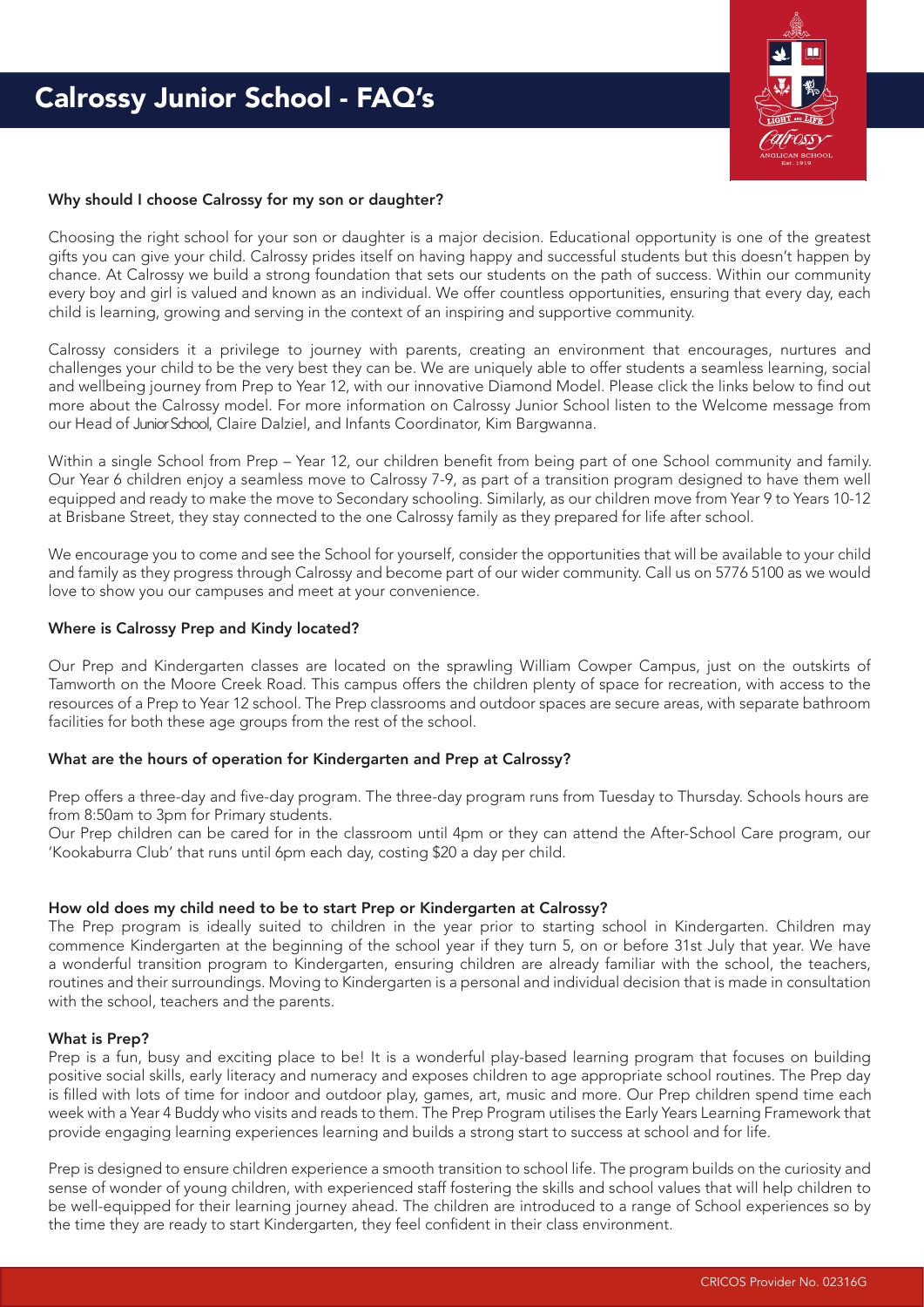# Calrossy Junior School - FAQ's



## How big are the class sizes for Prep and Kindy?

Calrossy is committed to favourable class sizes and so numbers are limited for both these year groups to ensure a personalised learning journey for your child. Prep and Kindy are capped 25. You can find out more about our academic programs and what makes Calrossy Primary so special [here.](https://calrossy.nsw.edu.au/Primary)

## Does Calrossy have a before and after school care?

Yes. Our Kookaburra Club offers before and after school care, where a nutritious afternoon tea is also provided. Before and after school care hours are 7:30. - 8:30am and 3:00 – 6:00pm. For more detail[s click here.](https://calrossy.nsw.edu.au/Primary/Kookaburra)

## How much will it cost to send my child to Calrossy?

Our latest fees are available on the website or you can [click here.](https://calrossy.nsw.edu.au/Enrolment/fee-schedule) Here you can also view our generous sibling discounts and flexible payment plans. For more information call 5776 5100 and ask for Finance.

## What are the uniform requirements at Calrossy in Prep and Kindergarten?

Calrossy takes great pride in the presentation of its students and this starts at Prep. Our Prep students wear the Calrossy sports uniform every day, while Kindergarten students spend two days a week in sports clothes and three days in their formal uniform. The Uniform Shop is located on our Brisbane Street Campus. Online service and personal delivery to your child's classroom is available. [Click here](https://calrossy.nsw.edu.au/Enrolment/Uniform) for further details on The Uniform Shop.

## What if my child is on medication?

Calrossy has Health Centre, manned by a registered Nurse, open during the school day. Staff work alongside classroom teachers to cater to the health needs of your child. Parents should inform Health Centre staff when their child needs to take medications and arrangements will be made.

# What if my child has special needs? (Learning difficulties or high achievement)

Calrossy has an established program that supports the academic learning of students of all ablilities, including those with learning special learning needs and high achievers. Staff liaise with parents prior to enrolment to ensure processes and adequate provisions are in place.

Similarly, Calrossy is constantly monitoring the emotional, social and academic progress and wellbeing of all its students.

Should a child experience significant difficulty for a period of longer than 10 weeks in the following areas, they may be referred to the Learning Support Team, the school Psychologist or external health professionals to undertake assessment to determine the support that may assist their learning:

- Physical Disability/Mobility
- Personal care
- Social participation
- Safety<br>• Motor
- Motor development
- Emotional well-being/Mental Health
- Sensory needs/Vision/ Hearing
- **Transition**
- Health/Chronic Illness
- Language and Communication
- Cognitive/Learning

Following assessment, learning plans are implemented to support the individual student. This may happen through adjustments implemented by classroom teachers or in more complex cases using specialist support services.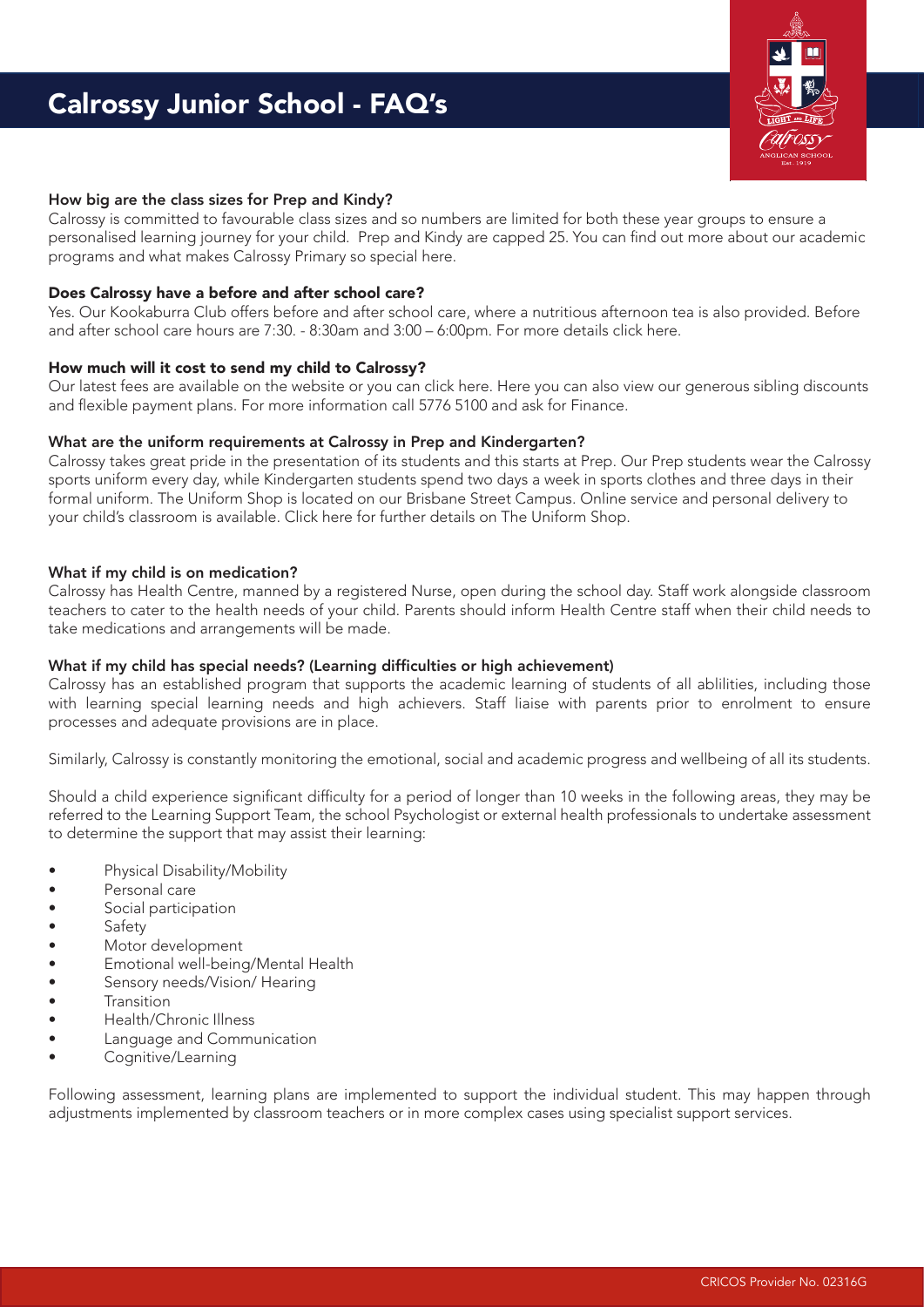# Calrossy Junior School - FAQ's



# What role does Christianity play at the life of the School?

As a Christian School, we aim to reflect grace and generosity across our community that God has demonstrated to us through the Lord Jesus Christ. When we realise that we are incredibly loved by God we believe it gives us a sense of meaning and purpose. We invite our students to wrestle with the big questions of life in an age appropriate way. This is done in Christian Studies classes and assemblies, being also lived out in serving others, through community service. We believe that Jesus taught us the best way to live, hence we encourage students to think through and question the themes of the Bible, considering their relevance to contemporary life. A voluntary group Light is conducted weekly. It is our hope that our school will be shaped God's love and that we would reflect that love to others.

## Does my child need to be Christian or Anglican to attend Calrossy?

No. The Calrossy community is a diverse one in which all are welcome to join. Calrossy welcomes students of all faiths and backgrounds with the aim to produce students who are aware, inclusive, respectful and grateful of the world around them. Participation in routine school activities including Chapel is expected. Calrossy's four main School values are Inclusiveness, Integrity, Resilience and Selflessness.

### How is homework managed at Calrossy?

Calrossy Junior School has a Homework plan for each Year group that supplements school learning at an age appropriate level. Usually, homework is given at the beginning of the week and handed in on Friday. We encourage children to read daily at home, both with their family and individually.

## What type of feedback will I receive about my child's learning and development?

We see our relationship with parents as a partnership. Our teachers communicate regularly and are always available to talk and meet to discuss your child's progress.

Calrossy Junior School uses the Seesaw app as a regular channel to communicate with families. This enables the teachers and students to post work, take photos, videos and record their learning from school. It is a wonderful bridge between school and home and provides parents and family members with a deep insight into their child's day.

We also have Semester Reports and Parent Interviews that occur in Terms 2 and 4.

During the Primary years each child has their own individual portfolio, which is regularly updated with work and information. At any time throughout the year families are able to arrange a time to meet with teachers to discuss their child.

# How does Calrossy communicate with parents?

We have a web-based school information site called The Hub. All parents are given login details to this site open enrolment and are able to view it independently from the students. This site has all your student and class details. It also provides access to all your financial details and similar documents, such as School reports.

### How can parents become involved?

Yes, there are many ways to get involved. The partnership between school and parents supports best learning and community for children. You can volunteer to be a parent helper for some of your child's learning sessions, such as Literacy groups, you can join in on working bees, participate in the volunteer Parents and Friends Association or you can support us by taking part in fundraisers and social events. You will also be invited to be a number of activities throughout the year, such as the Easter Hat Parade, Grandparents Day and Christmas Carols. In non-Covid times parents are invited to join class assemblies and visit individual classrooms.

### What about transport and school buses to the campus?

Town buses service the William Cowper Campus in our special bus lane. Arrangements for Prep and Kindergarten children are communicated to the class teachers each day and they assist your son or daughter at pick up time.